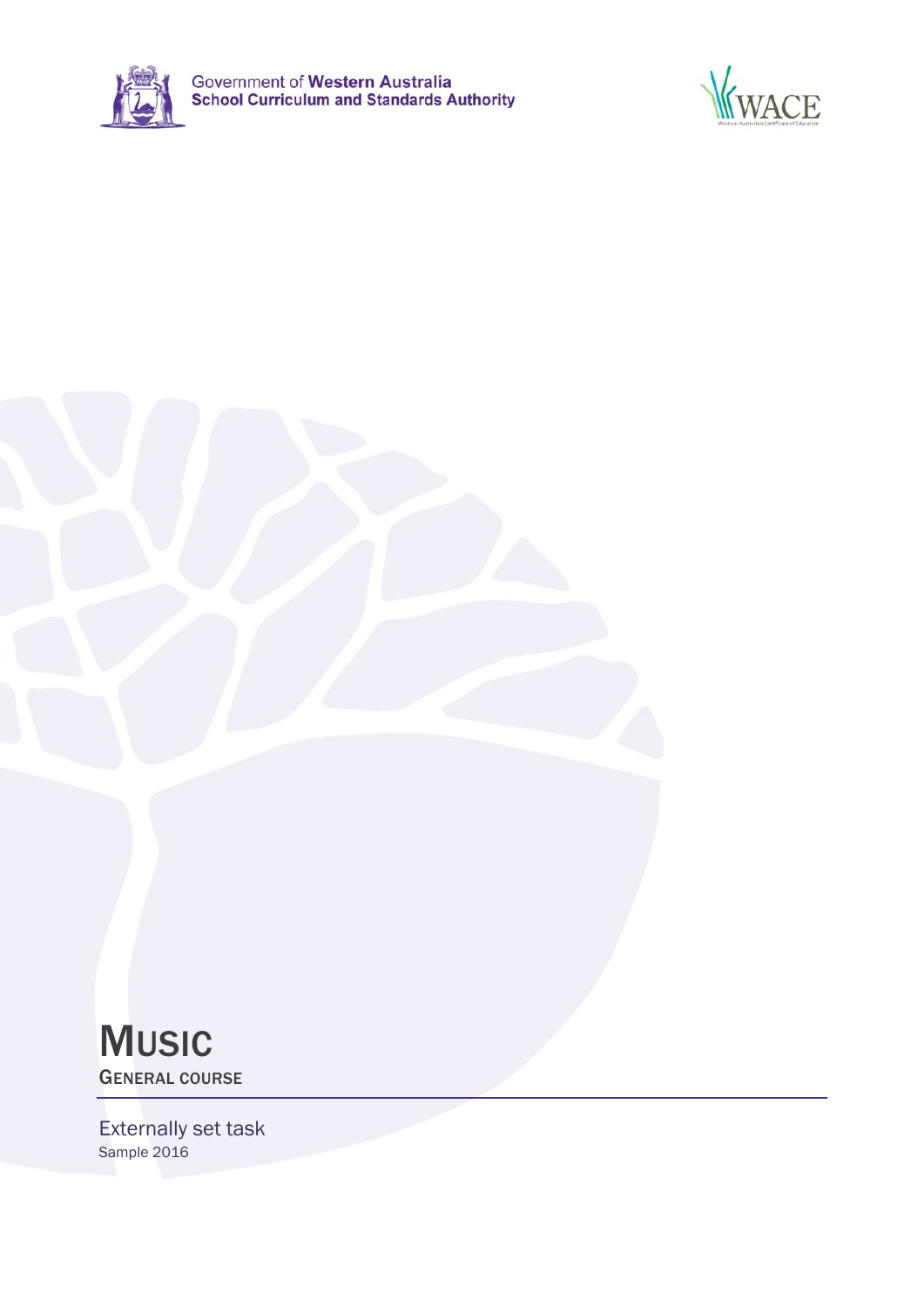Note: This Externally set task sample is based on the following content from Unit 3 of the General Year 12 syllabus.

The Externally set task is worth 15% of the overall assessment and is based on the generic Aural and theory and Composing and arranging content. Listening examples will be played simultaneously to all candidates from a common source.

Questions could include:

- Aural: recognition of scales, intervals, tonality and/or modulations, pitch, melodic and rhythmic dictations, chord progressions, rhythmic and/or pitch discrepancies, aural and visual analysis
- Theory: identification and writing of scales, intervals, triads, chords, visual analysis of score extracts, identification of rhythmic, melodic and harmonic elements, tempo, metre, form and structure, tonality, modulation, dynamics, articulation and expressive devices, compositional devices, instrumentation and instrumental techniques and effects, transposition, chord analysis and harmonisation
- Composing and arranging: melody writing, harmonisation, transposition, composing in a form/structure
- Investigation and analysis: examination of the main characteristics and features of the context/culture/style or era/period selected for study, stylistic/contextual characteristics and performance conventions, use of context appropriate notation and terminology

In future years, this information will be provided late in Term 3 of the year prior to the conduct of the Externally set task. This will enable teachers to tailor their teaching and learning program to ensure that the content is delivered prior to the students undertaking the task in Term 2 of Year 12.

### **Copyright**

© School Curriculum and Standards Authority, 2014

This document – apart from any third party copyright material contained in it – may be freely copied, or communicated on an intranet, for non‐commercial purposes in educational institutions, provided that the School Curriculum and Standards Authority is acknowledged as the copyright owner, and that the Authority's moral rights are not infringed.

Copying or communication for any other purpose can be done only within the terms of the *Copyright Act 1968* or with prior written permission of the School Curriculum and Standards Authority. Copying or communication of any third party copyright material can be done only within the terms of the *Copyright Act 1968* or with permission of the copyright owners.

Any content in this document that has been derived from the Australian Curriculum may be used under the terms of the Creative Commons Attribution‐NonCommercial 3.0 Australia licence

### **Disclaimer**

Any resources such as texts, websites and so on that may be referred to in this document are provided as examples of resources that teachers can use to support their learning programs. Their inclusion does not imply that they are mandatory or that they are the only resources relevant to the course.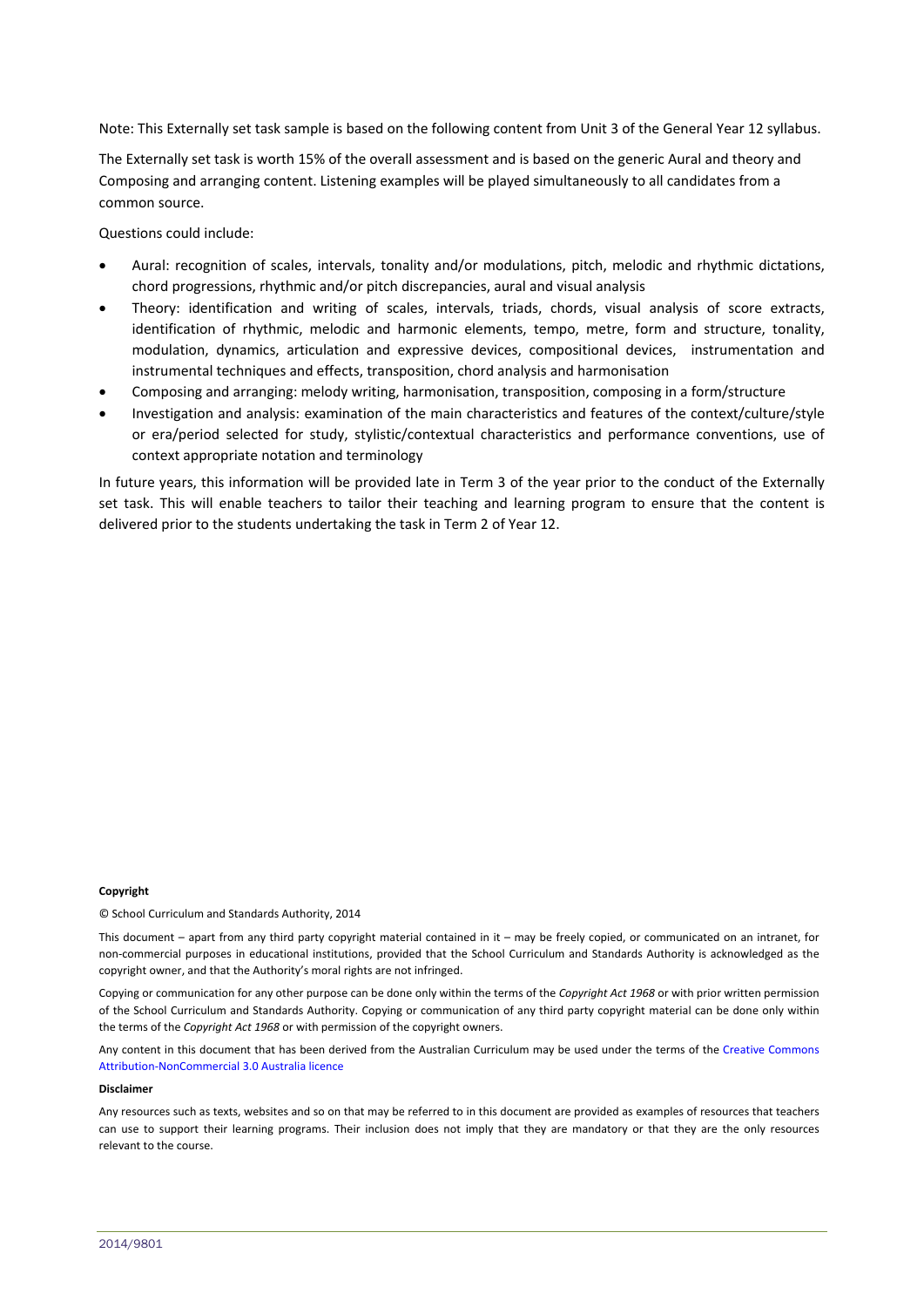# **Music**

# Externally set task

Working time for the task: 60 minutes

Total marks: 60 marks

Weighting: 15% of the school mark

Materials required for this task:

- This Question/Answer Booklet
- Sound files to be downloaded from the SCSA website

| Aural |                                                                                                                                                                         | (40 marks) |
|-------|-------------------------------------------------------------------------------------------------------------------------------------------------------------------------|------------|
| 1.    | Aural analysis                                                                                                                                                          | (18 marks) |
| (a)   | The following melody will be played four times. Complete the melody by adding the required<br>signs and symbols, selecting from the list indicated below:<br>(16 marks) |            |
|       | • tempo indication<br>key signature<br>$\bullet$<br>accidentals<br>$\bullet$<br>time signature                                                                          |            |

- *bar‐lines*
- *repeat signs*
- *first and second time bars*
- *D.C. al fine*
- *D.S. al coda*
- *dynamics*
- *articulation*



- (b) Identify an example of a sequence on the score, indicating it with a bracket. (1 mark)
- (c) Name the overall form of this extract. (1 mark)

\_\_\_\_\_\_\_\_\_\_\_\_\_\_\_\_\_\_\_\_\_\_\_\_\_\_\_\_\_\_\_\_\_\_\_\_\_\_\_\_\_\_\_\_\_\_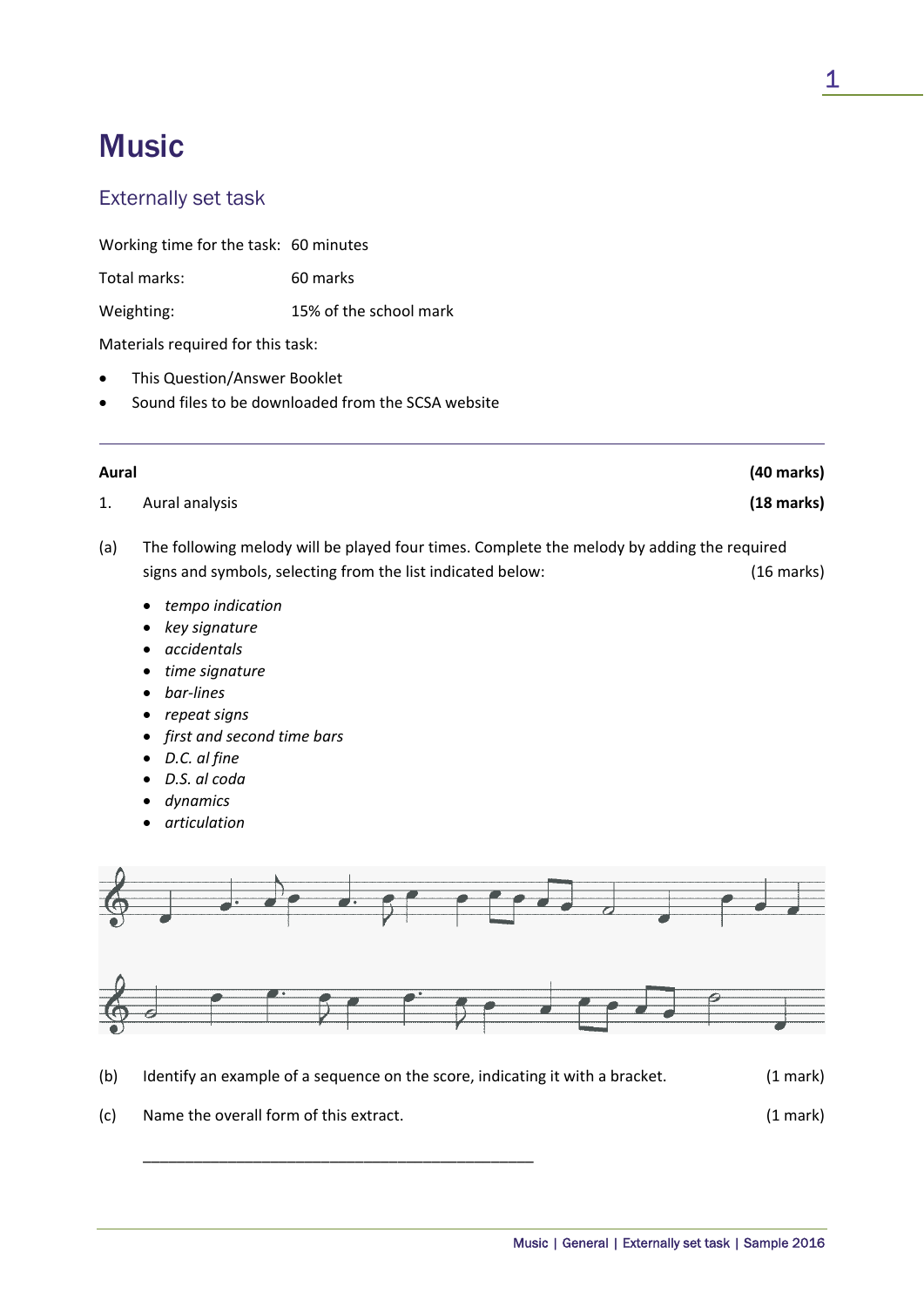2. Chord progression **(8 marks)**

Complete the following chord progression, providing the Roman numerals for the missing chords. The tonic chord will be played prior to the progression being heard.



## 3. Dictation **(14 marks)**

Complete the following 8 bar dictation, providing the missing pitches and/or rhythm. The melody will be played 6 times in the following way:

- the entire dictation played once
- the first four bars played twice
- the second four bars played twice
- the entire dictation played once



2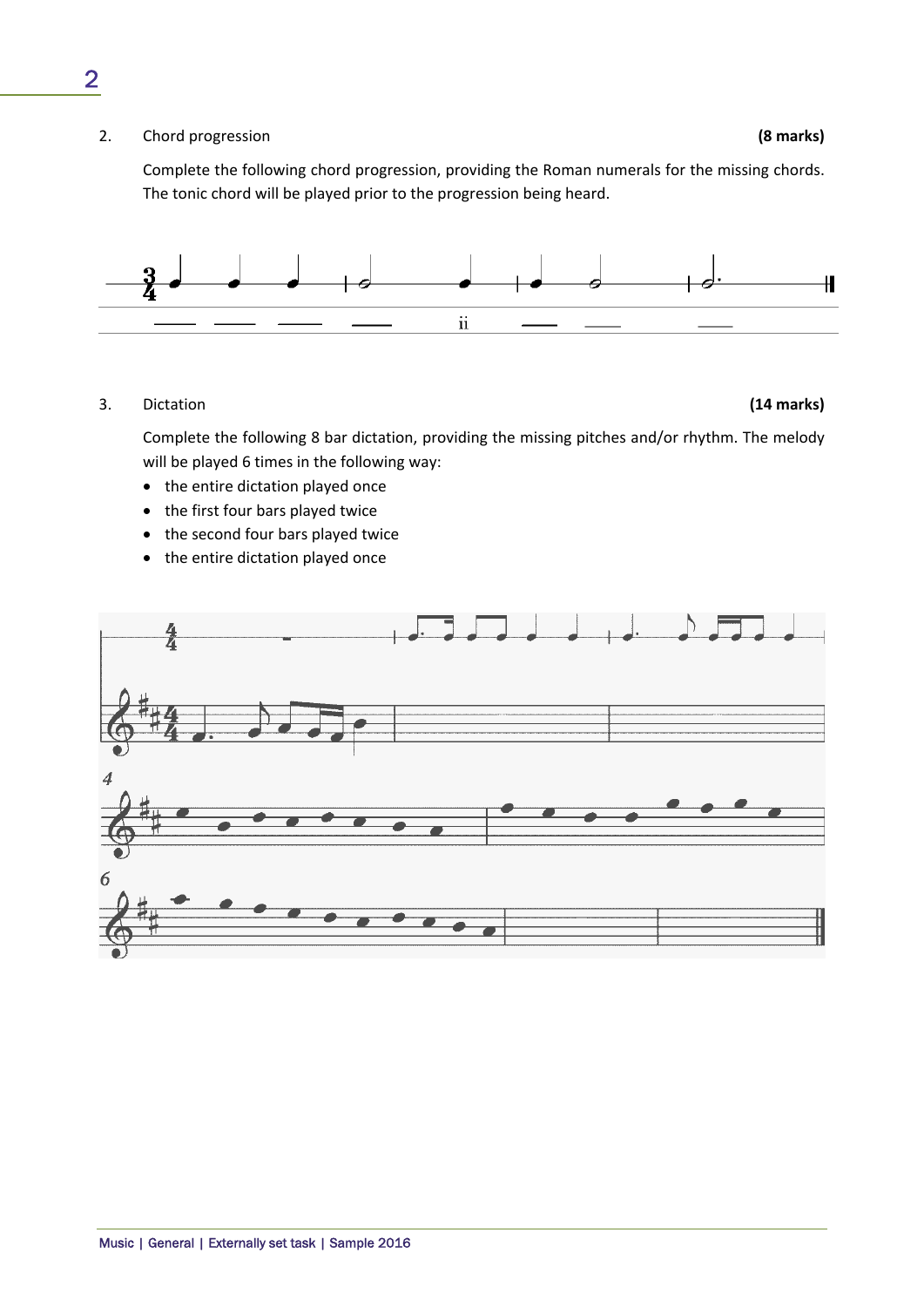| Select one (1) of the following three (3) options to complete an 8 bar melody for the instrument<br>of your choice that is <b>stylistically appropriate</b> for the selected context studied in Unit 3. You must<br>address each of the criteria outlined below. |           |  |  |
|------------------------------------------------------------------------------------------------------------------------------------------------------------------------------------------------------------------------------------------------------------------|-----------|--|--|
| Option (a): Continuation of a melodic motif                                                                                                                                                                                                                      |           |  |  |
| Name the instrument for which the melody is written.                                                                                                                                                                                                             |           |  |  |
| Indicate an appropriate tempo.<br>(a)                                                                                                                                                                                                                            | (1 mark)  |  |  |
| Ensure that the melody is within the instrument's range and technical capabilities.<br>(b)                                                                                                                                                                       | (2 marks) |  |  |

- (c) Use stylistically appropriate dynamics and bowings/articulation indications. (3 marks)
- (d) Maintain consistent stylistic and motivic continuity (melodic and rhythmic). (2 marks)
- (e) Incorporate effective melodic contour and a clear climax. (3 marks)
- (f) Include a melodic sequence and mark it clearly on the score. (2 marks)
- (g) Present a neat and accurate score. (1 mark)





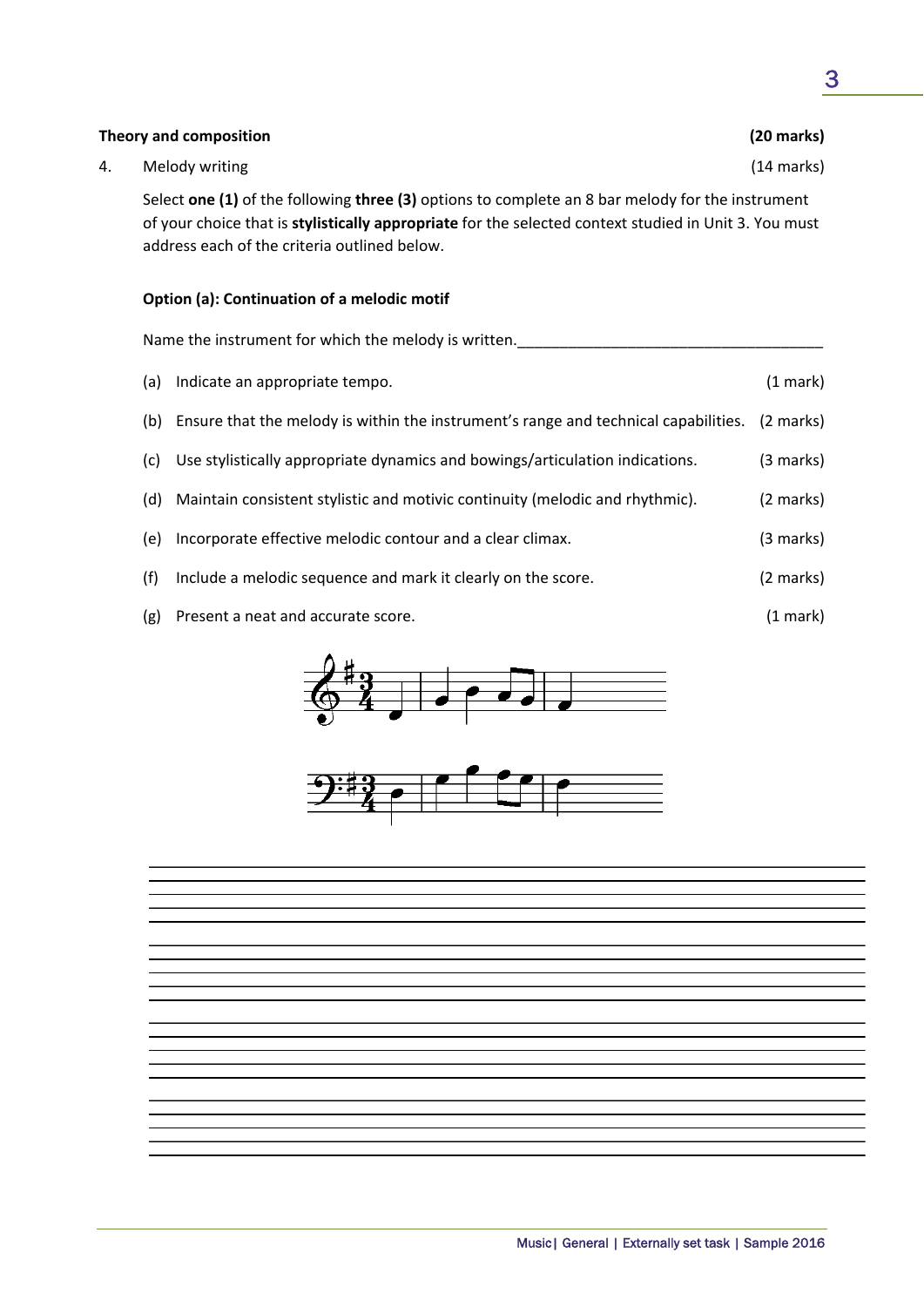## **OR**

| Option (b): Continuation of a melodic motif          |                                                                                        |             |             | (14 marks) |
|------------------------------------------------------|----------------------------------------------------------------------------------------|-------------|-------------|------------|
| Name the instrument for which the melody is written. |                                                                                        |             |             |            |
| (a)                                                  | Indicate an appropriate tempo.                                                         |             |             | (1 mark)   |
| (b)                                                  | Ensure the melody is written within the instrument's range and technical capabilities. |             |             |            |
|                                                      |                                                                                        |             |             | (2 marks)  |
| (c)                                                  | Use stylistically appropriate dynamics and bowings/articulation indications.           |             |             | (3 marks)  |
| (d)                                                  | Maintain consistent stylistic and motivic continuity (melodic and rhythmic).           |             |             | (2 marks)  |
| (e)                                                  | Incorporate effective melodic contour and a clear climax.                              |             |             | (3 marks)  |
| (f)                                                  | Ensure the melody fits the given chord structure.                                      |             |             | (2 marks)  |
| (g)                                                  | Present a neat and accurate score.                                                     |             |             | (1 mark)   |
|                                                      | Am<br>$\overline{C}$                                                                   | $\mathbf C$ | $\mathbb F$ |            |
|                                                      |                                                                                        |             |             |            |
|                                                      | $\mathcal{C}$                                                                          | G           |             |            |
|                                                      |                                                                                        |             |             |            |

| Am | m | Jm |
|----|---|----|
|    |   |    |
|    |   |    |
|    |   |    |
|    |   |    |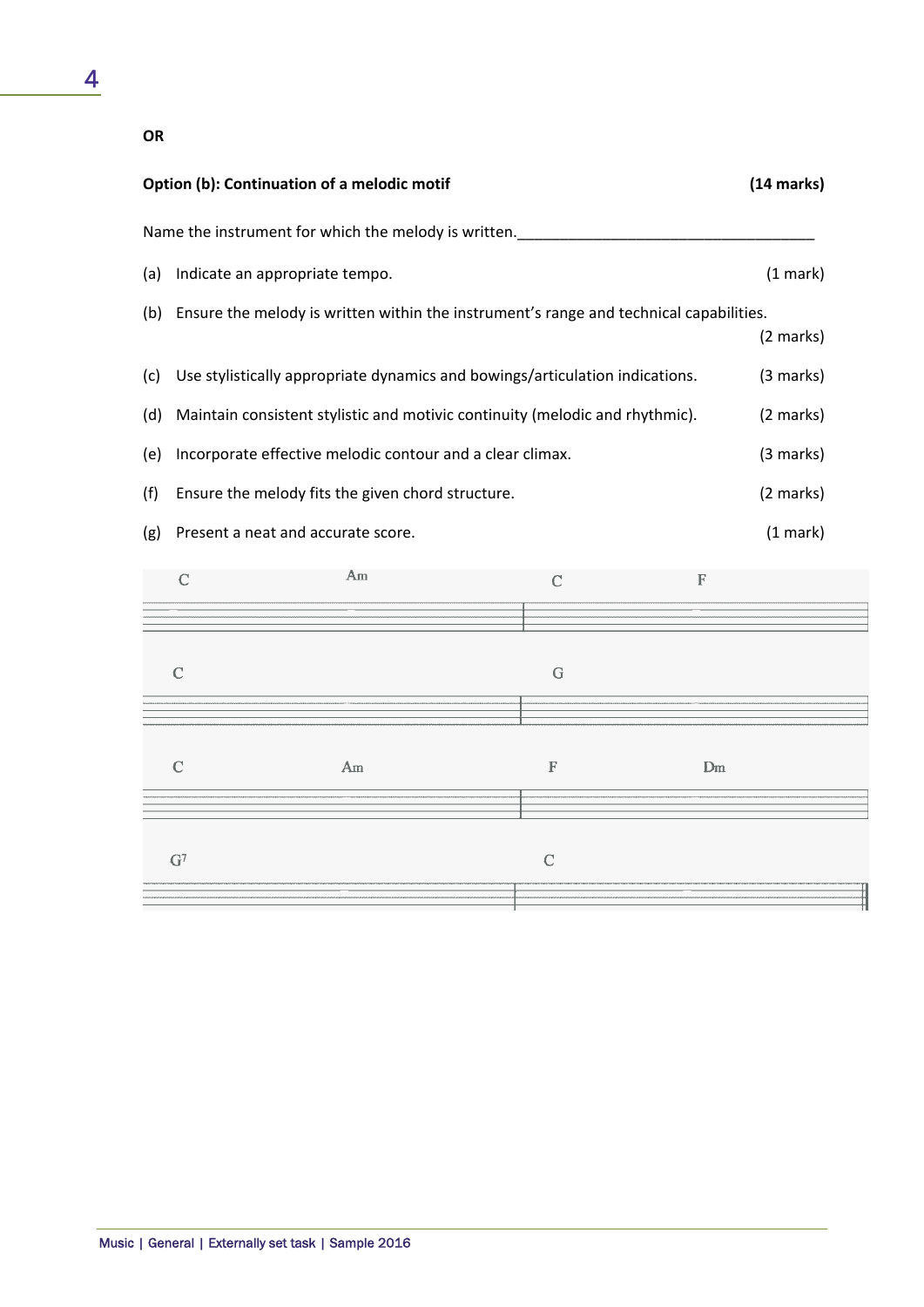|                                                      | Option (c): Writing a melody to a given text                                                               | (14 marks)          |  |
|------------------------------------------------------|------------------------------------------------------------------------------------------------------------|---------------------|--|
| Name the voice type for which the melody is written. |                                                                                                            |                     |  |
|                                                      | (a) Indicate an appropriate tempo                                                                          | (1 mark)            |  |
|                                                      | (b) Ensure the melody is written within the range and technical capabilities of the<br>selected voice type | (2 marks)           |  |
|                                                      | (c) Use stylistically appropriate dynamics and articulation indications                                    | $(3 \text{ marks})$ |  |
|                                                      | (d) Maintain consistent stylistic and motivic continuity (melodic and rhythmic)                            | (2 marks)           |  |
| (e)                                                  | Incorporate effective melodic contour and a clear climax                                                   | (3 marks)           |  |
| (f)                                                  | Demonstrate appropriate rhythmic scansion                                                                  | $(2 \text{ marks})$ |  |
| (g)                                                  | Present a neat and accurate score.                                                                         | $(1 \text{ mark})$  |  |
|                                                      |                                                                                                            |                     |  |

*What sparkles above on the water so clear, defies what lies beneath, inky blackness and fear* Rhythmic scansion

Melody